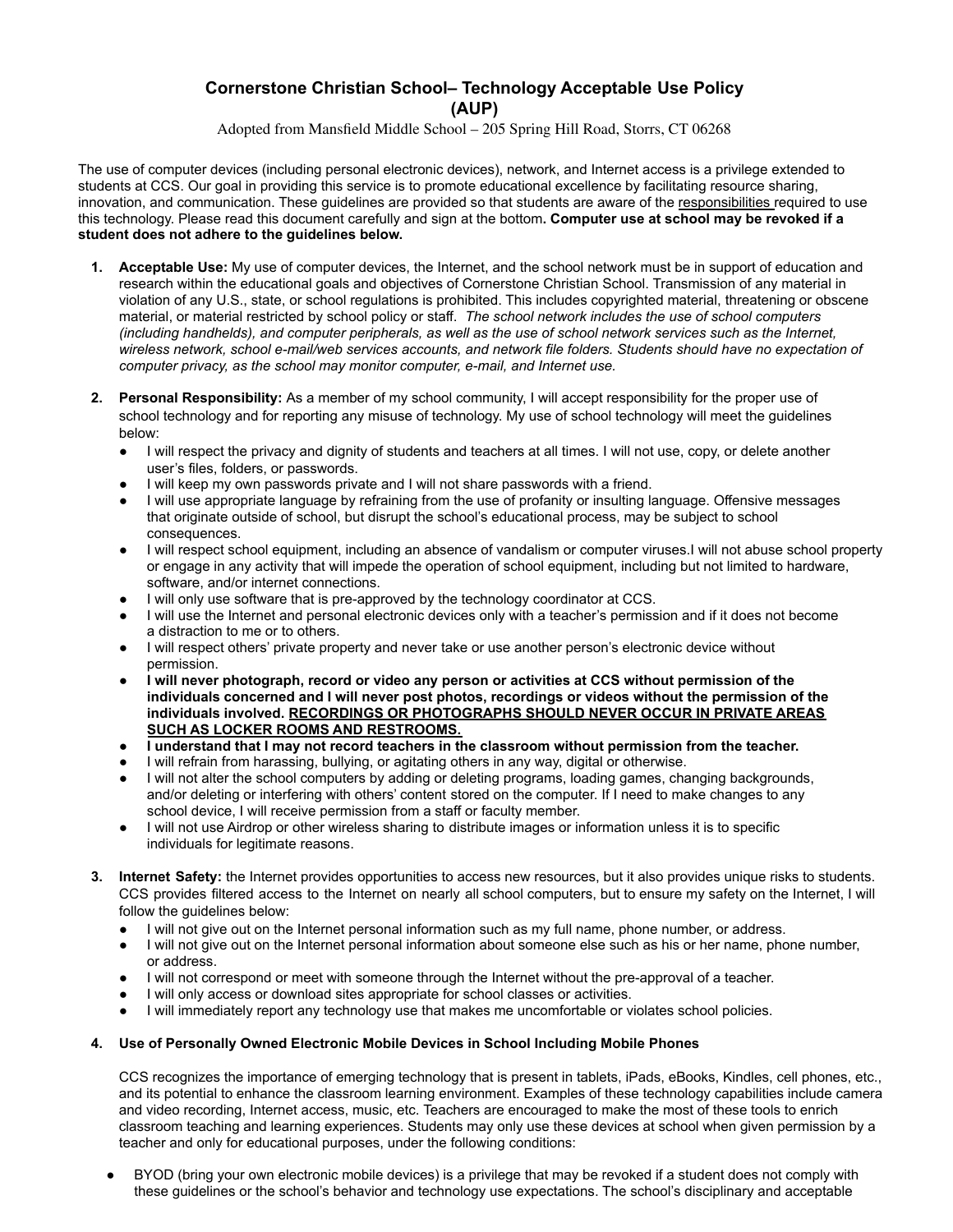use policies apply to all student behavior, including when using a personal device. Any personal device that may create a distraction, audible or otherwise, should be off. Cell phones are to be silenced or turned off during the day when not being used under a teacher's approval (ringing or vibrating phones are a distraction to learning). When a student is not using a cell phone or device for class use, he/she should place their device in the area designated for them by the teacher.

- Students are not to use earbuds or headphones at school unless directed to do so by a teacher in a class, such as a computer and technology class.
- Students may not use the device at times or in ways that in the teacher's judgment may interfere with learning. Students will comply with teachers' directions to turn off the device or put it away. If a teacher is concerned about potentially inappropriate use, the teacher may ask to see the device.
- If the electronic mobile device is not allowed for use, it should be put away. The teacher will determine the best storage location such as a student's desk, book bag, or hallway locker.
- The device cannot be stored in school overnight. It will need to go home at the end of the day. Personal devices need to be charged prior to bringing them to school.
- Teachers are facilitators of instruction in their classrooms and cannot devote time to addressing technical difficulties with students' personally-owned electronic mobile devices in the classroom.
- Students will not use the device to take pictures or videos while on school grounds without permission.
- CCS is not responsible for any lost, damaged, or stolen property. CCS is not responsible for any data plan charges on mobile devices.
- Cell phones or devices capable of photography or videography may not be used on school buses, locker rooms, changing rooms, restrooms, nor may they be used in any situation that may cause embarrassment or discomfort to their fellow students, staff, or school visitors.
- It is strongly advised that students use a password/pin to ensure that someone cannot use their device if it is lost.

School administration shall have the authority to further restrict the possession of electronic mobile devices in order to maintain the principles of Board Policy and be consistent with the unique circumstances of grade levels.

- **5. E-Mail / Communication Safety:** E-mail and other online communication services provide opportunities for students, but they require careful use. I will follow the guidelines below when using school computers/accounts:
	- I will only use an e-mail account at school with the prior permission of a teacher and will get permission from a teacher each time I use e-mail at school. Instant messaging and chat rooms are prohibited.
	- I will adhere to all of the aforementioned guidelines in this Acceptable Use Policy when using a school-provided e-mail account or other school-provided computer services at school or another location. CCS may filter or monitor school provided student e-mail accounts or other school-provided computer services regardless of whether the account is accessed from school or another location.

\*Consequences: For each violation, students will lose device privileges for an amount of time deemed appropriate by administration, as well as the following:

1st offense: meet with administration

2nd offense: at-home suspension for 1 to 3 days, depending on the severity of the violation 3rd offense: expulsion from school

Some violations may be so egregious that the consequences might be more severe. CCS reserves the right to report serious violations to law enforcement.